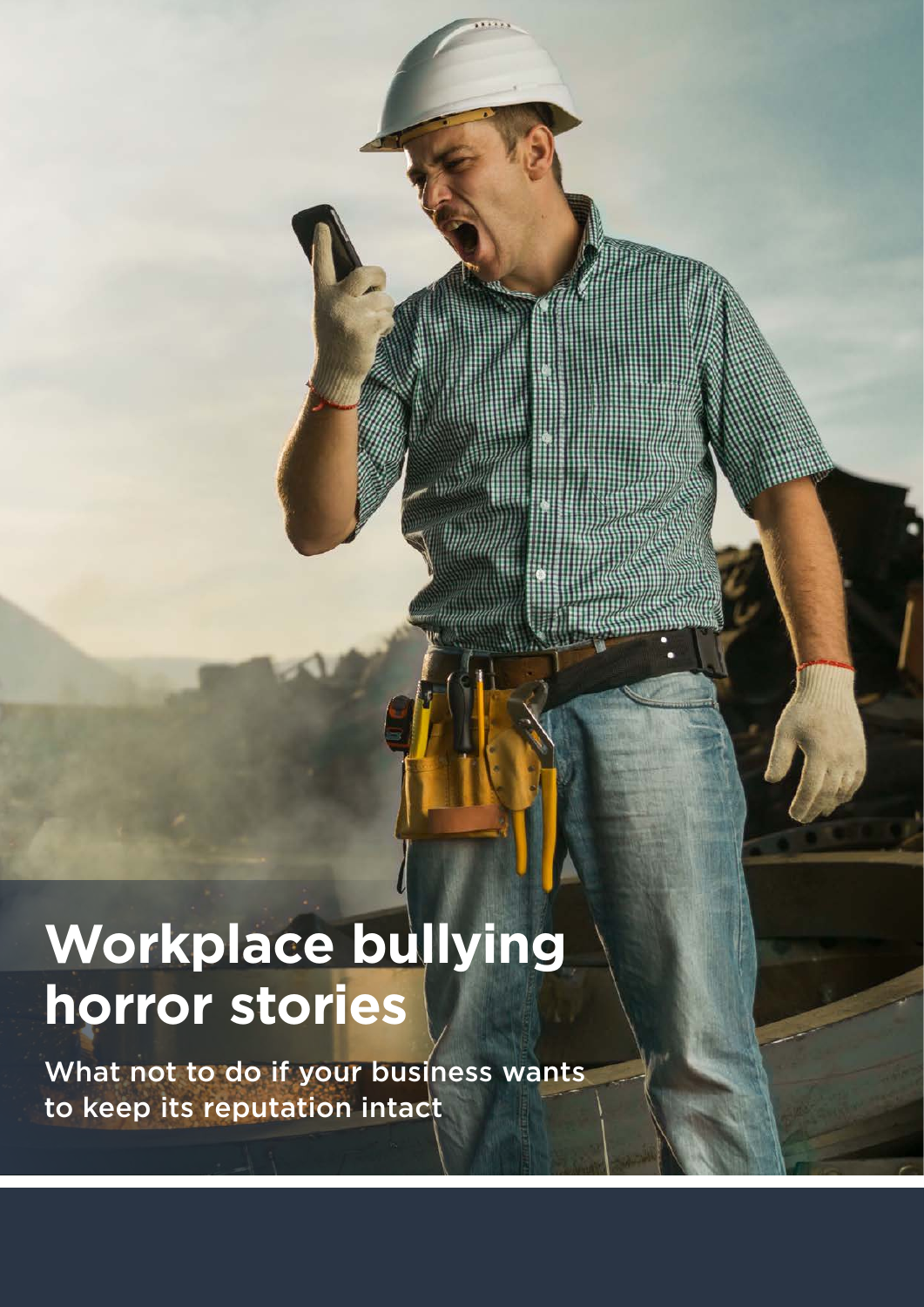Bullying is a word that takes many people back to their days in the school yard. Unfortunately, for some bullying can be an issue in their adult life too.

Not only do workplaces function best when people feel safe and supported, but it is vital that workers be protected from bullying for their own well-being. This is why the anti-bullying legislation in Australia has a workplace health and safety focus – bullied individuals can suffer from trauma, depression, ill health and even suicide.

As you're about to read, some Australian employers have paid the price for letting bullying take place within their businesses. The financial cost can be high, not to mention the impact on reputation and loss of moral amongst employees. Serious cases of bullying can lead to criminal prosecution.

Specific occupations have been identified as high-risk for bullying and violence. These include clerical and administrative workers, information and organisation professionals, prison officers, police, welfare support workers, social workers, labourers, and nurses.

Industries which have high reported rates of bullying include health care, professional services, public order, local government, residential care and hospitals. It is disturbing and saddening to see that bullying is not only a feature of male-dominated 'tough' industries but is also prevalent in many of our caring professions.

Apprenticeship Support Australia helps apprentices by operating as an independent body offering mentoring and mediation services to counter and prevent bullying in the workplace.

I hope this eBook provides you with some workable solutions for avoiding or eliminating bullying within your business.

**James Moran** General Manager, Apprenticeship Support Australia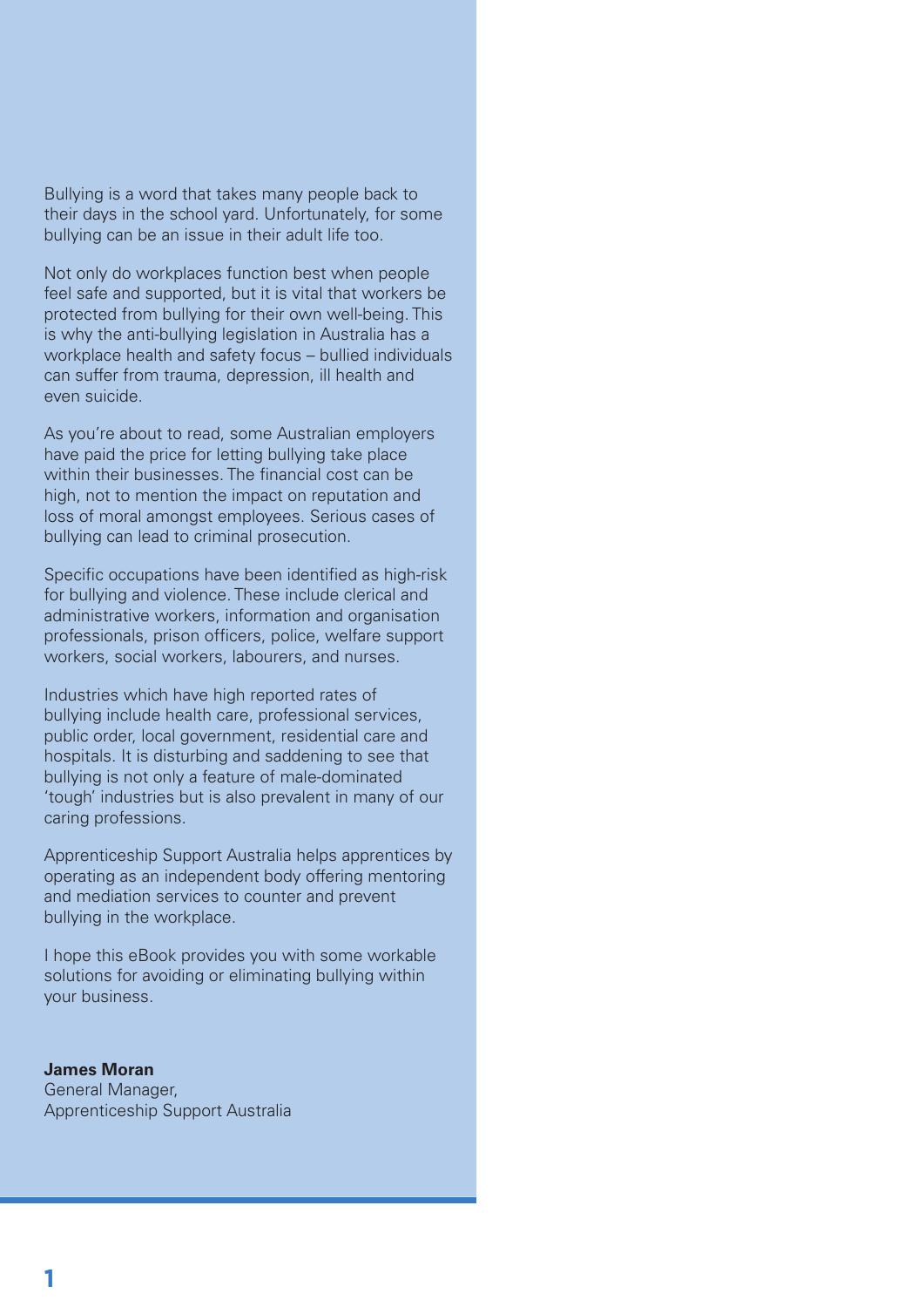# **Employer pays \$1.36m to sexually harassed labourer**

If you're an employer burying your head in the sand – "We don't have bullies in our company", or "it's not my problem", then you need to realise that you can be held legally responsible for an employee or employees who bully others and the potential payout can be huge.

In a recent case, a female labourer who was frequently abused, bullied and sexually harassed, including a rape threat, successfully sued her employer, a Victorian construction company, for negligence for failing to provide her with a safe working environment.

Throughout her employment the labourer endured taunts of whether she had "silicone boobs" and vile sexually explicit remarks. On one occasion she was grabbed by the hips and had a sex act simulated on her. She also received threatening comments such as "I will take you into the container and f\*\*\* you". Her

foreman had called her "useless", a "spastic" and a "bimbo" and workers exposed her to pornography. A co-worker remarked in her presence that "anything that bleeds once a month should be shot."

She was reluctant to complain to her foreman as he was also responsible for some of the offensive remarks.

On her last day of work she was taunted with a threat "I am going to follow you home, rip your clothes off and rape you". She reported this to the person she believed to be responsible for HR who invited her to ". . . come to my place . . . we will have a drink and talk about it". Following this exchange she received an anonymous call from a male calling her a "c\*\*\*". She did not work after this.

As a result of her long-term ordeal she suffered psychiatric injuries including chronic post-traumatic stress disorder (PTSD).

The employer was found to be negligent in allowing this toxic working environment and the woman was awarded \$1.36 million.<sup>1</sup>

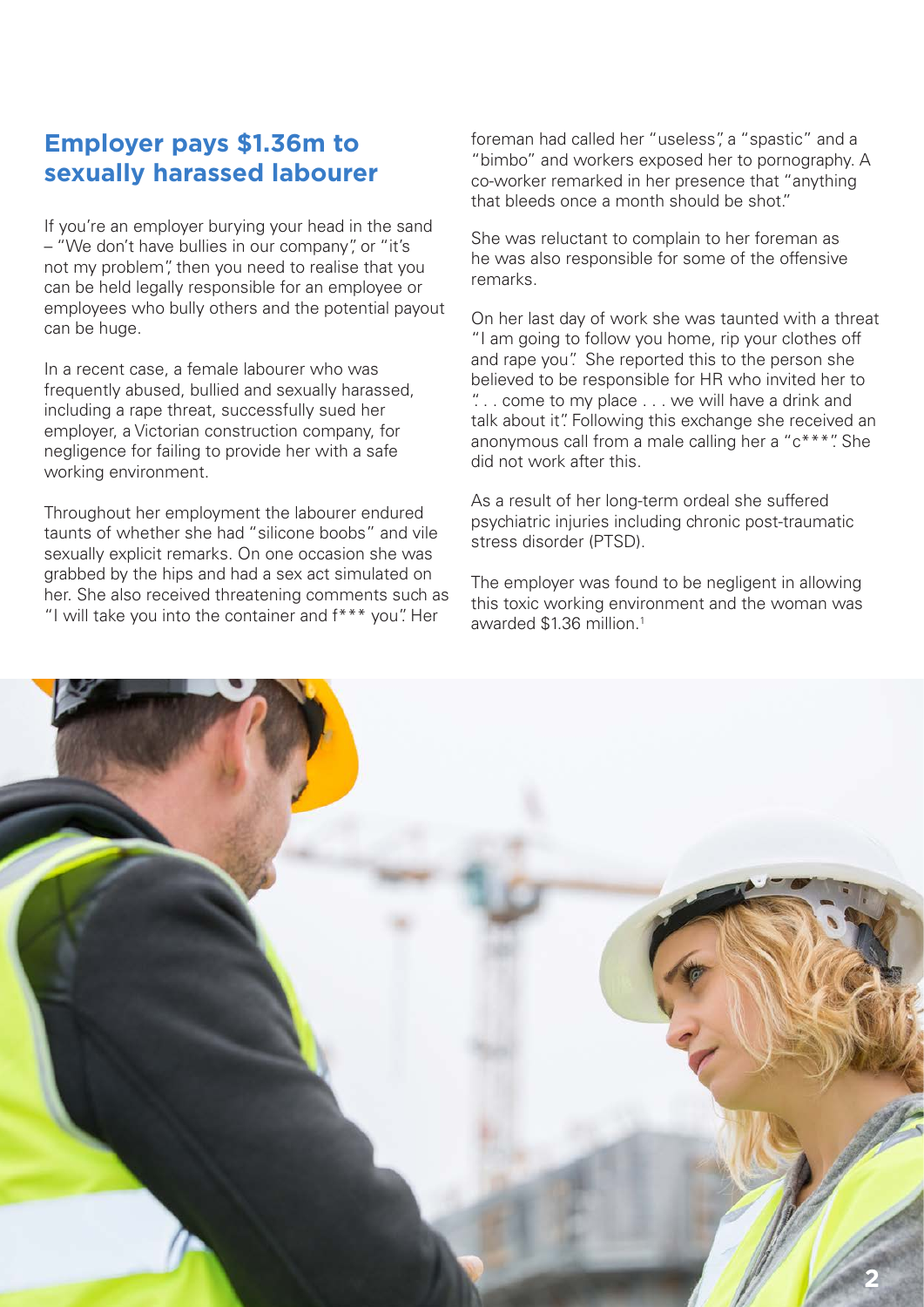# **Horrific and expensive, isn't it?**

The victim in this incident endured such vile treatment that she was left with permanent psychological injuries. And her employer earned a significant financial penalty – for allowing an environment in which the behaviour could occur.

# **Workplace bullying is toxic**

**3**

It can result in serious repercussions for everyone - the bullied employee, the bully, those witnessing it and the employer. It is also prevalent (half of all Australian employees will experience workplace bullying during their careers, [new research finds\)](http://www.abc.net.au/news/2016-10-09/half-all-australians-experience-workplace-bullying-survey-finds/7916230 9/half-all-australians-experience-workplace-bullying-survey-finds/7916230) and it's illegal.

The negative effects on people and productivity are obvious: high staff turnover and associated recruitment and training costs; low morale and motivation, and increased absenteeism; lost productivity; disruption to work when complex complaints are being investigated; costs associated with counselling, mediation and support; costly workers' compensation claims or legal action; and damage to the reputation of the business.

#### Did you know?

According to the Queensland Government Bullying Taskforce, workplace bullying costs Australian businesses between \$6 and \$13 billion per year.

Can your business afford additional costs due to this kind of behaviour?

Queensland. Department of Industrial Relations. Bullying Taskforce. (2002). Creating safe and fair workplaces: strategies to address workplace harassment in Queensland.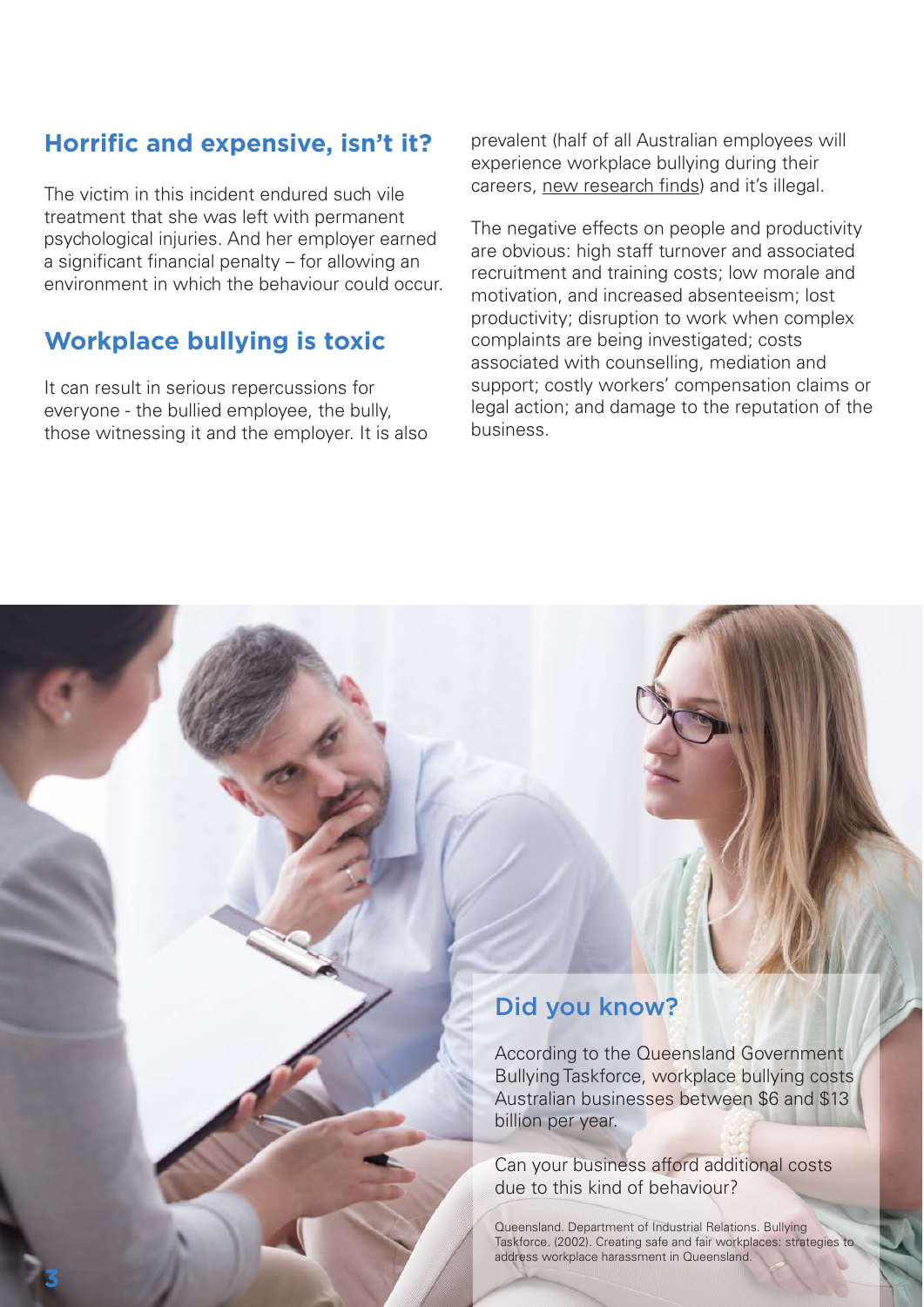# **What does the law say?**

Bullying behavior is covered by a range of legislation, from equal opportunity and anti-discrimination laws, to work health and safety laws and the federal Fair Work Act which gives the Fair Work Commission the ability to issue 'stop bullying' orders.

The definition of bullying used in the Fair Work Act is that it occurs when an individual or a group of individuals **repeatedly** behaves unreasonably towards the worker, and that behaviour creates a risk to health and safety. The risk to health and safety can be either psychological or physical or both.

# **What does bullying look like?**

#### **Bullying is:**

- Offensive language, yelling, screaming, verbal abuse, rudeness
- Excluding or isolating employees from team activities
- Ridicule, insults, belittling opinions, patronising titles or nicknames
- Deliberately changing work rosters to inconvenience a particular employee
- Cyber-bullying (eg; by email or via social media)
- Giving employees deliberately impossible assignments
- Withholding information necessary to perform work

It can occur between a worker and a manager; workers and supervisors, or co-workers.

### **Bullying is not:**

- Genuine and reasonable disciplinary procedures
- Genuine and reasonable performance management constructively delivered feedback or counselling
- Directing and controlling how work is done

### **Repeated behaviour:**

Repeated behaviour includes persistent behaviour and includes a range of behaviours over time. This means one-off serious occurrences of aggravated behaviour, such as violence, will not be dealt with as bullying but will be dealt with through other laws such as the criminal law.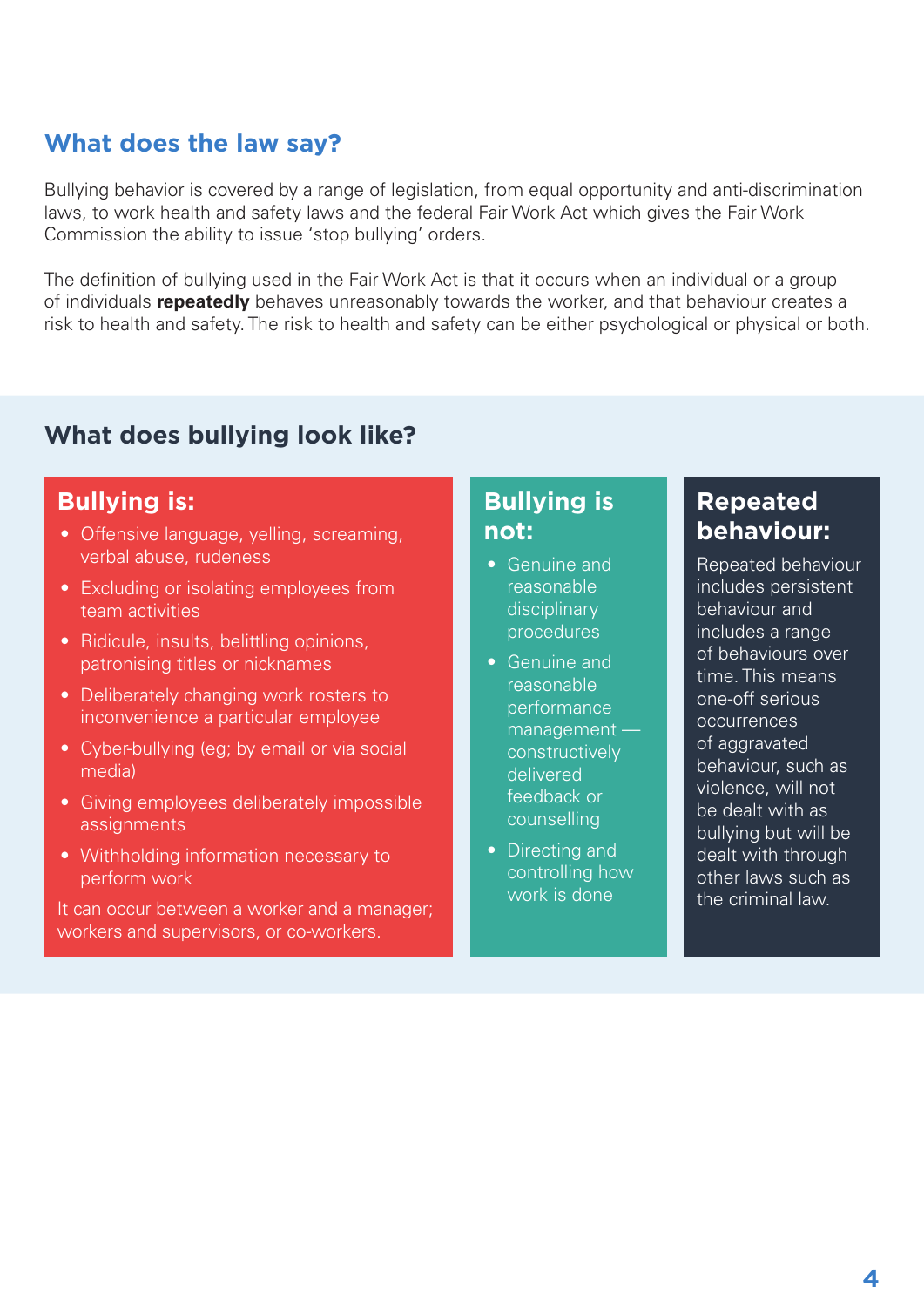# **More workplace bullying horror stories**

These case studies show just how devastating the impact of bullying can be on a business.



# **Apprentice sexually harassed by male boss**

A male boss in Victoria sexually harassed a male apprentice by repeatedly asking him to shower with him, grabbing his genitals and simulating sex acts from behind him.2

The engine reconditioner apprentice said that on an almost weekly basis his boss would ask him to take a shower with him or to come in and wash him. On these occasions, his boss would say: 'You know you want to Chris, don't make me drag you in there'.

The boss would also make 'pig noises' to suggest the apprentice and he were having sex.

On one occasion, in the workshop, in front of other employees, his boss succeeded in pulling the top half of the worker's overalls down, pinning his arms and tangling them in the strapping. The boss then jumped on the apprentice's back and simulated sex acts, while inserting his hand into the pocket of the overalls, grabbing the worker's genitals.

The boss denied the harassment took place, saying the apprentice was motivated to make a damages claim because of jealousy and greed.

# **Desire to bully?**

However, the Victorian Civil and Administrative Tribunal found the apprentice was a credible witness and awarded him \$35,000 in damages.

It found the director's motivation seemed to come from either a desire to bully the apprentice in front of his co-workers or from a perception that the sexualised statements and physical contact was an 'appropriate form of horseplay in the workplace'.

#### **Overlapping conduct**

This case shows the substantial overlap between conduct that considered to be sexual harassment (as found by VCAT in this case) and the legal definition of bullying. It provides an example of where conduct by a manager towards an employee is clearly not "reasonable management action", in this case going well beyond and falling into the category of sexual harassment.

*Sina Mostafavi, Senior Associate, Australian Business Lawyers & Advisors, Accredited Specialist in Employment and Industrial Law.*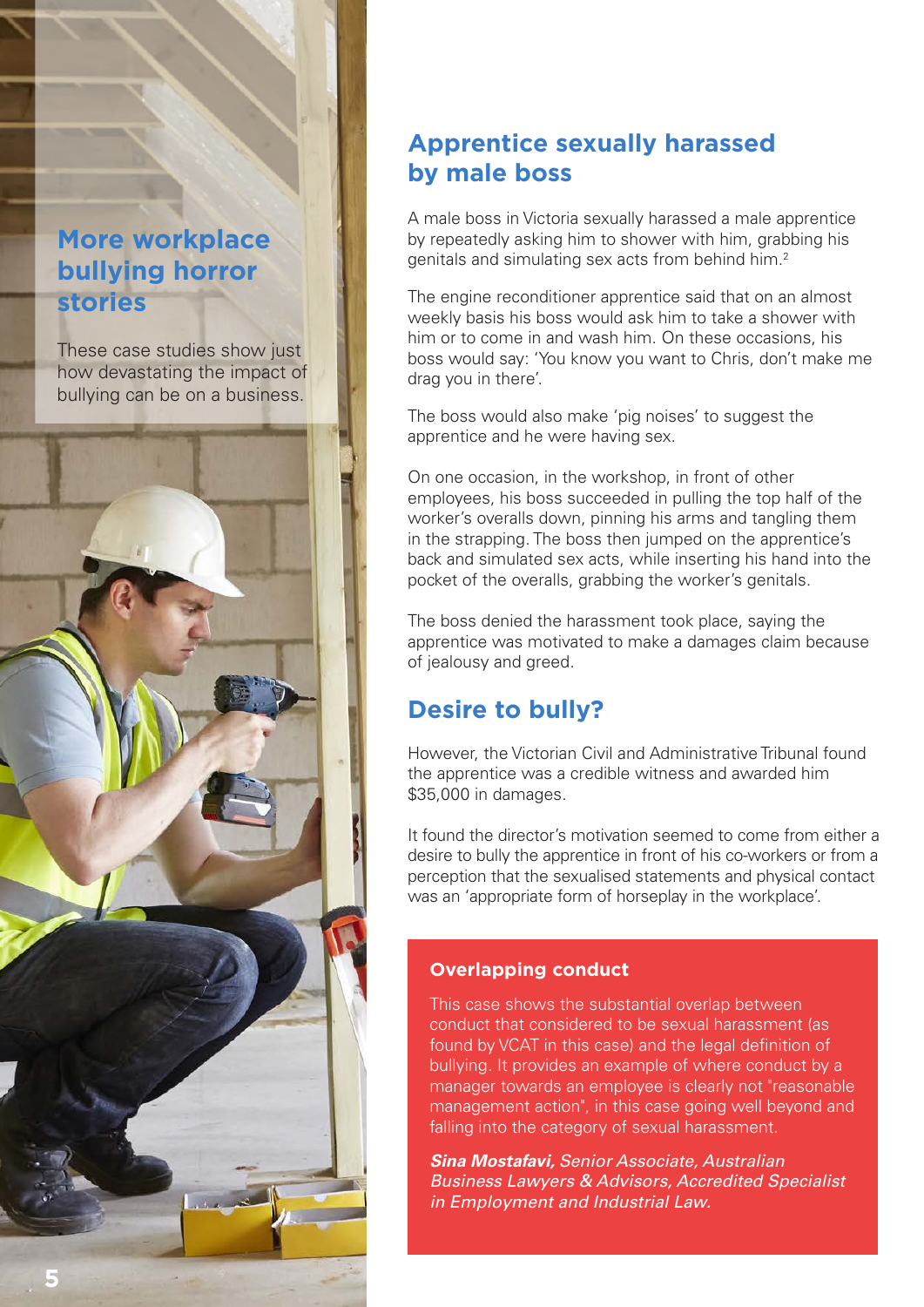# **Extreme bullying leads to \$150,000 damages**

A sickening list of workplace abuse over more than four years led the NSW Supreme Court to find News Limited and a security company, Group 4 Securitas, liable for a security manager's behaviour.

The case underlines how critical it is to ensure employees won't feel victimised if they report unacceptable behaviour by their supervisors.

# **Background**

Group 4 Securitas was contracted to News Limited to provide security at its premises. Its employee (the plaintiff) worked under the direction of the News Limited security and fire manager.

Over the course of more than four years, the manager 'so grossly misbehaved towards him that he suffered serious psychiatric injury, namely post-traumatic stress disorder and major depression'.

The incidents complained of were so indefensible that News Limited, as soon as it learned of his conduct, terminated the manager's employment.

The abuse started with verbal attacks, calling the Fijian-born worker a 'coconut head, monkey face, piker, and black man' plus various four-letter words and derogatory comments. It deteriorated into breaches of privacy when the worker used the toilet. And it culminated in sexual assault, whereby the manager forced the worker to watch him fondle himself while taking a shower, and even squeezed the worker's genitals on one occasion.

These, and other incidents such forcing him to work extremely long hours, occurred in an atmosphere where the manager was constantly threatening the worker with physical violence, the loss of his job, and even at times with the loss of his life.

Eventually, the torrent of abuse tipped the plaintiff over the edge of mental health. He slid into depression, started drinking heavily, and suffered suicidal thoughts. His marriage broke up, he was hospitalised and he became completely incapacitated for any form of paid work. The Court said he would be 'an emotional cripple of the rest of his life'!

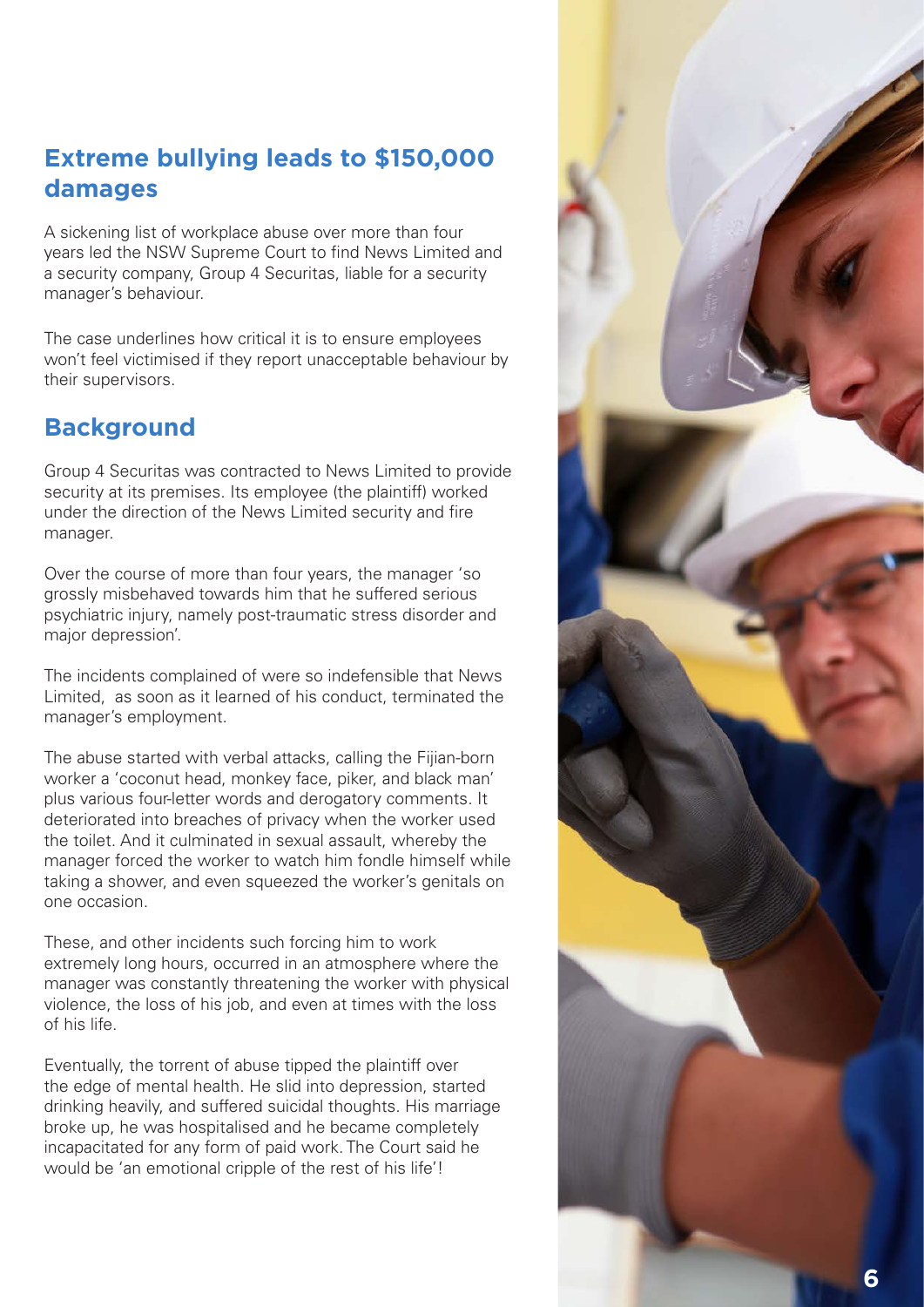# **Why didn't the plaintiff complain?**

The worker gave evidence that he did complain to a general manager at Group 4, but was given the impression that the contract between News Limited and Group 4 was valuable, the customer was 'an extremely demanding client' and that the plaintiff should 'hang in there'. The Supreme Court accepted evidence that Group 4 was not aware of the detail of the specific incidents, including racial slurs or harmfully demeaning conduct.

# **Nice policy, poor communication**

Nevertheless, the judge felt the Group 4 manager was well aware that the News Limited manager was a bully and should have realised that he was frequently verbally intimidating to staff. Group 4 had a policy prohibiting personal vilification and systems designed to deal with if it occurred, but the Court said it was not made sufficiently clear to all employees that they had a duty not only in relation to acts done to them but also acts done to others.

The judge said that employers generally should investigate even the occasional complaint. If they fail to do so then employees will think it's pointless to complain and therefore continue to suffer. And the behaviour may well get worse.

The judge found the News Limited's employee's conduct "so grave and its consequences so serious" that he awarded the worker \$150,000.

[Naidu v Group 4 Securitas Pty Ltd & Anor \[2005\]](http://www.agd.nsw.gov.au/scjudgments/2005nswsc.nsf/66950614059df523ca25673900081e8e/91e77edad2fcc31dca25702a000edd21?OpenDocument)  [NSWSC 618](http://www.agd.nsw.gov.au/scjudgments/2005nswsc.nsf/66950614059df523ca25673900081e8e/91e77edad2fcc31dca25702a000edd21?OpenDocument).

#### **Communication needed!**

This case shows how the mere existence of policies, however well drafted, is not sufficient and the importance of regular communication and training of these policies to everyone.

It's possible if Group 4 had undertaken such communication/training, the manager would have reported the offensive conduct earlier and the risk of it continuing would have been avoided (or, at least, mitigated) — *Sina Mostafavi*

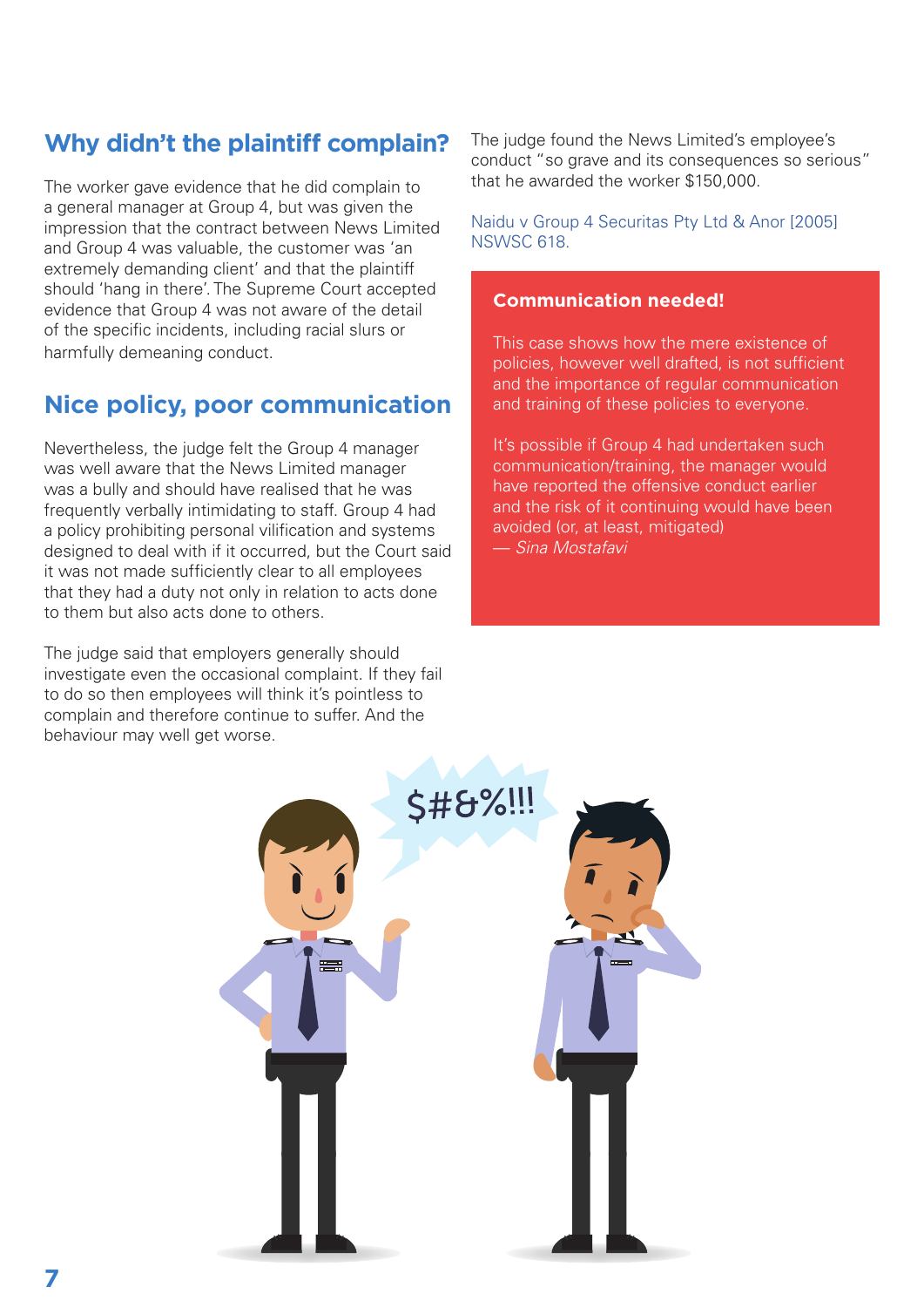### **Brodie's Law**

Brodie's Law was introduced into Victoria's antibullying legislation in 2011 after the tragic suicide of a young woman as a result of workplace bullying. Brodie Panlock, 19, was subjected to relentless bullying from co-workers at a Victorian café where she worked. The ongoing intimidation, humiliation, harassment and bullying by her workmates proved too much for her, finally breaking her spirit and ending in her taking her life.

Four men were convicted and fined between \$10,000 and \$45,000 each, under the Victorian *Occupational Health and Safety Act 2004*. The owner of the café was fined \$220,000.

None of those responsible for bullying Brodie were able to be charged with a serious criminal offence under the Crimes Act. Instead, each offender was convicted and fined under the Occupational Health and Safety Act.

As a result of Brodie's Law, serious bullying is now a criminal offence in Victoria, allowing serious workplace and online bullies to be jailed for up to 10 years. It applies to all forms of serious bullying, including physical bullying, psychological bullying, verbal bullying, stalking and cyberbullying.

#### **Australia-wide**

To date, only Victoria has implemented such legislation. However, work health and safety legislation in a number of Australian states/ territories provides for penalties of up to five years' imprisonment for the most serious breaches (ie, those involving recklessness as to the risk of death, or serious injury or illness without reasonable excuse).

While we of course hope that no scenario similar to that which led to Brodie's Law will occur again, it is possible that a person in future could be subject to imprisonment for a particularly serious breach of work health and safety legislation arising out of workplace bullying. — *Sina Mostafavi*

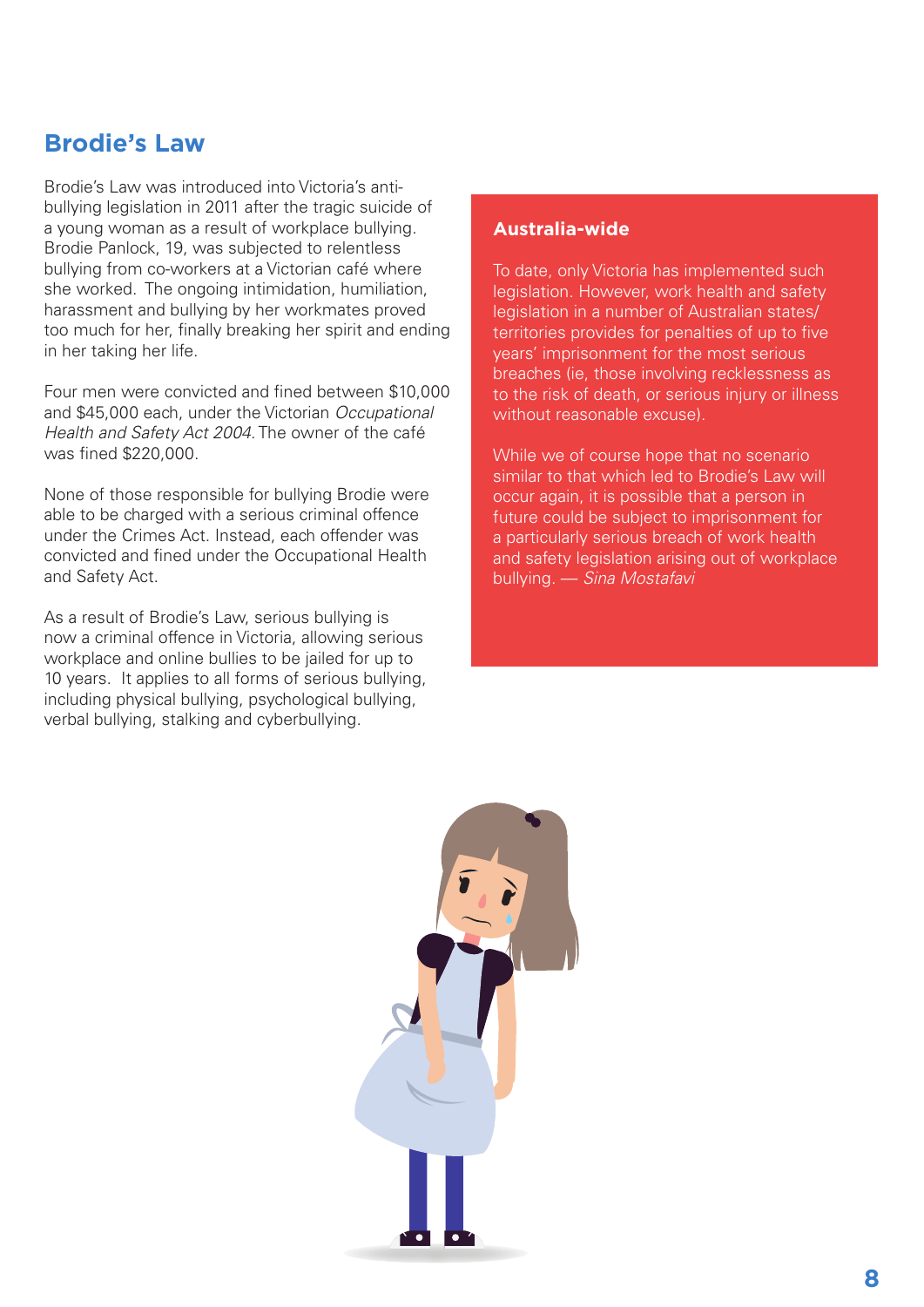# **8 ways not to be a bully**

Use these guidelines to inform yourself and your workers of expected behaviour in the workplace.<sup>3</sup>

#### **1. Behave in a reasonable manner**

The Fair Work Act 2009 (s789FD(1)) defines workplace bullying as where an individual or group of individuals repeatedly behaves unreasonably towards a worker or a group of workers at work, and the behaviour creates a risk to health and safety.

So, a good rule to go by is: If you would not like someone behaving towards you in a similar manner, then the behaviour is likely to be seen as unreasonable.

#### **2. Don't be aggressive or intimidating**

This type of behaviour includes actual assault and threats of physical harm.

#### **3. Don't make belittling or humiliating comments**

Don't make comments that make fun of the individual (or more generally of their race, gender, etc).

Belittling or humiliating comments can also include nasty nicknames.

#### **4. Don't victimise workers**

This not only includes blaming workers for things they have not done, but also includes requiring them to work unreasonably: for example, unreasonably long hours, making them do the work of colleagues, and inconsistent work and discipline requirements compared to colleagues.

It can also include unreasonable refusal of a worker's entitlements, for example, annual leave or parental leave.

#### **5. Don't spread malicious rumours**

Most people like to know about the latest work gossip; but, again, this is an area where asking yourself 'how would I feel if this happened to me' is a good strategy. A classic example of a malicious rumour occurs when someone is promoted unexpectedly and rumours of how he/she "got the job" are spread.

#### **6. Don't make practical jokes or participate in 'initiations' of new workers**

Initiation rites and practical jokes often involve behaviour that seems extreme to those outside the "group". For example, in an infamous case a 16-year-old new apprentice was wrapped in cling wrap during a half-hour "initiation ceremony" by a group of older colleagues that also included his being whirled around on a trolley while covered in sawdust and glue, and having sawdust forced into his mouth as well as a fire hose squirted into his mouth.

#### **7. Don't exclude workers from work-related events**

Productive workplaces are inclusive ones and excluding certain individuals from work-related events (eg. social club events, or even meetings) will not create the productive environment you desire. Certain types of workplaces may make this sort of bullying more intolerable than others; for example, the police force and other work environments in which individuals spend long periods working closely with others, often in stressful conditions.

#### **8. Don't have unreasonable work expectations**

The most obvious examples of unreasonable work expectations include requiring unreasonable hours and amounts of work and refusing to provide assistance as well as creating performance management issues about small work errors.

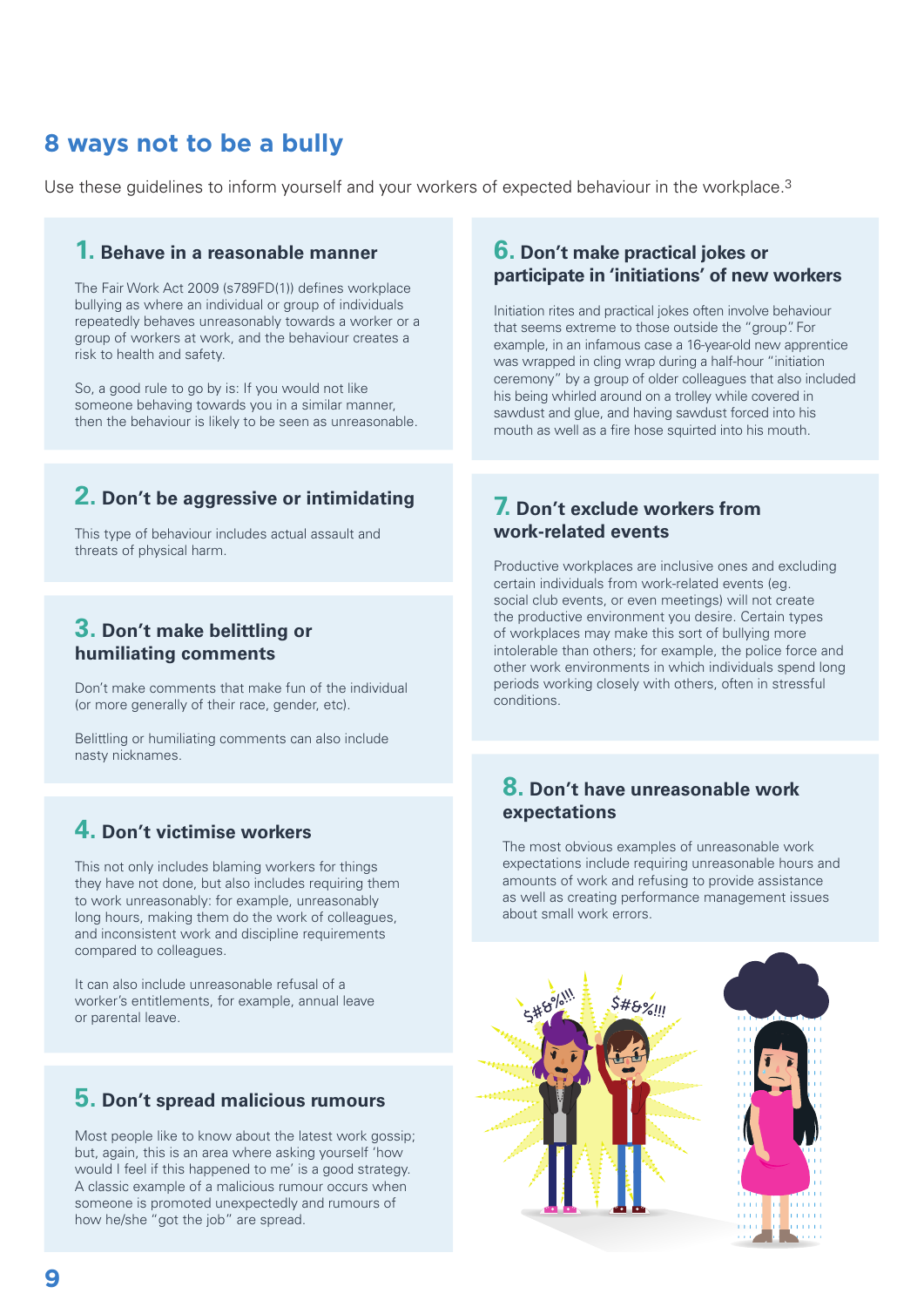# **Code of Conduct**

As the above examples show, bullying can take hold in a number of different ways and in different circumstances. One way to assist workers to interact respectfully is to introduce a Code of Conduct in your workplace (if you don't have one already) and require all your workers to read and adhere to it.

### **Bullying can be stopped and it is part of your job as an employer to make sure it doesn't happen in your business.**

#### **Sources and further information**

[HR Advance](file:///\\bch-dcb-fs01\home$\williaa\HRA\Hradvance.com.au) provides a comprehensive library of more than 200 fully customisable HR, IR and safety documents including contracts, policies, forms, communications and checklists, including:

- [Code of Conduct](http://hradvance.com.au/Vault/Global/Policies/Code-of-Conduct)
- [Workplace Bullying Policy](http://hradvance.com.au/Vault/Global/Policies/Workplace-Bullying-Policy)
- [Workplace Bullying Assessment Checklist](http://hradvance.com.au/Vault/Global/Checklists/Workplace-Bullying-Assessment-Checklist)

#### For more information about how HR Advance can help you please call us on **1800 505 529** or email us at **[customerservice@hradvance.com.au](mailto:customerservice%40hradvance.com.au?subject=)**

All documents come with extensive notes on their use and application.

[Guide For Preventing And Responding To Workplace Bullying](http://www.safeworkaustralia.gov.au/sites/SWA/about/Publications/Documents/827/Guide-preventing-responding-workplace-bullying.pdf)

[Fair Work Commission: Anti-bullying page](https://www.fwc.gov.au/disputes-at-work/anti-bullying)

#### [Anti-bullying Benchbook](http://benchbooks.fwc.gov.au/antibullying/assets/File/ABBenchbook.pdf)



#### **End notes**

- *1. [M v Winslow Constructors \(Vic\) Pty Ltd \[2015\] VSC 728 \(17 December 2015\)](http://www.austlii.edu.au/au/cases/vic/VSC/2015/728.html)*
- *2. [Thomas v Alexiou \[2008\] VCAT 2264 \(31 October 2008\)](http://www.austlii.edu.au/au/cases/vic/VCAT/2008/2264.html)*

*\* Advice outlined in this eBook is of a general nature. For help with your specific case we recommend undertaking further consultation to address your individual concerns.*

*<sup>3.</sup> Based on the Fair Work Commission's examples of bullying provided in its [Anti-Bullying Benchbook](http://benchbooks.fwc.gov.au/anti-bullying/)*